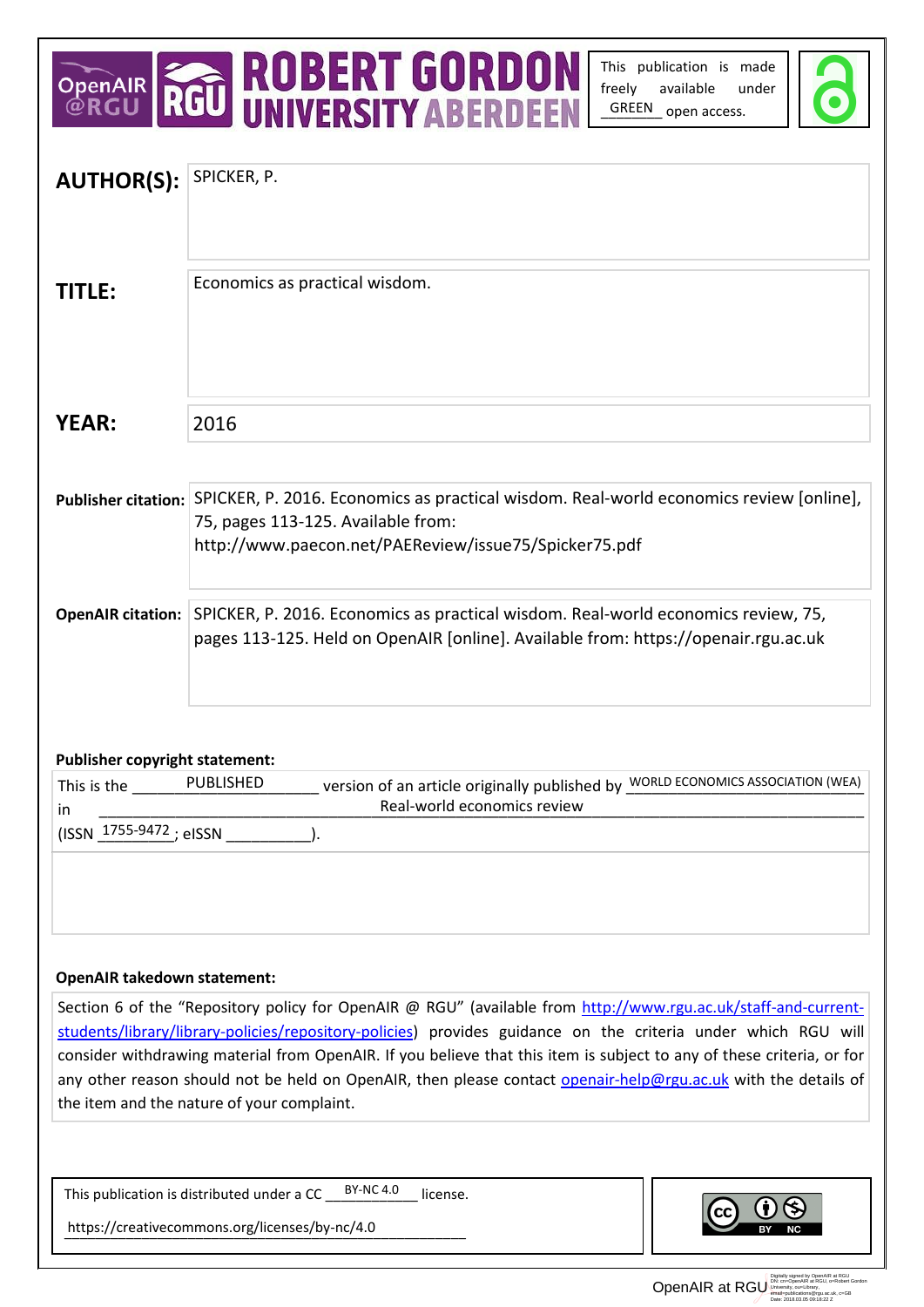# **Economics as practical wisdom**

Paul Spicker[Robert Gordon University, UK]

Copyright: Paul Spicker, 2016 You may post comments on this paper at <https://rwer.wordpress.com/comments-on-rwer-issue-no-75/>

#### **Abstract**

The discipline of economics has been represented as deductive and theoretical, deductive and empirical, and inductive and empirical. All of these approaches have been subject to withering criticism in other social sciences: their weaknesses are theoretical, evidential and methodological. Part of the problem rests in the interpretative or prescriptive character of much that is written in economics, but the core rests in the attempt to generalise about economic processes beyond the context where they occur. The situation where an economic insight is applied cannot be bracketed off, or set aside, from its context and the influence of other factors; the process of generalisation does not of itself provide useful prescriptions for policy. The principles of phronesis are based in experiential knowledge and practice. Economics has to adapt to complexity and ethical considerations, relying on judgment in particular contexts rather than generalisation. It is a phronetic activity.

The discipline of economics is often misrepresented by its practitioners. Many of them see it as a theoretical, deductive science: Milton Friedman for example argued that economics offered hypotheses that could be tested, as physics does (Friedman, 1953). But there are many kinds of knowledge, and the approaches that characterise economics in the real world have far less to do with theoretical science than they do with practical judgment. Aristotle distinguished three different approaches to knowledge. There was scientific knowledge, based in theoretical reasoning, which he called *episteme*. There was *techne*, technical knowhow, which identified the applications of knowledge and the process of acting on them. And then there was *phronesis*, or practical wisdom – a combination of experiential knowledge and judgment, based on understandings of the ways that things turn out in practice (Aristotle, *Ethics,* Book 6, ch. 5).

Economics is an exercise in phronesis. It is all about judgment  $-$  reading the situation, identifying patterns, applying conflicting principles, anticipating problems, spying opportunities. There are no certainties; there are tendencies, warnings, prescriptions and the recognition of trends or patterns, all subject to many reservations. I work in the field of policy analysis, a field where there have been persistent and intractable problems in applying any of the conventional methodologies of social science to policy development. In the process of trying to find a way of reconciling theory with practice, I came to realise that the accounts I was giving of policy analysis – accounts based in a different kind of methodology – applied with equal force to the methodology of economics. This paper is the result.

#### **On economics as a science**

Much of social science has come to rely on a set of analytical approaches intended to identify specific influences within a range of confounding factors. The object of analysis is to separate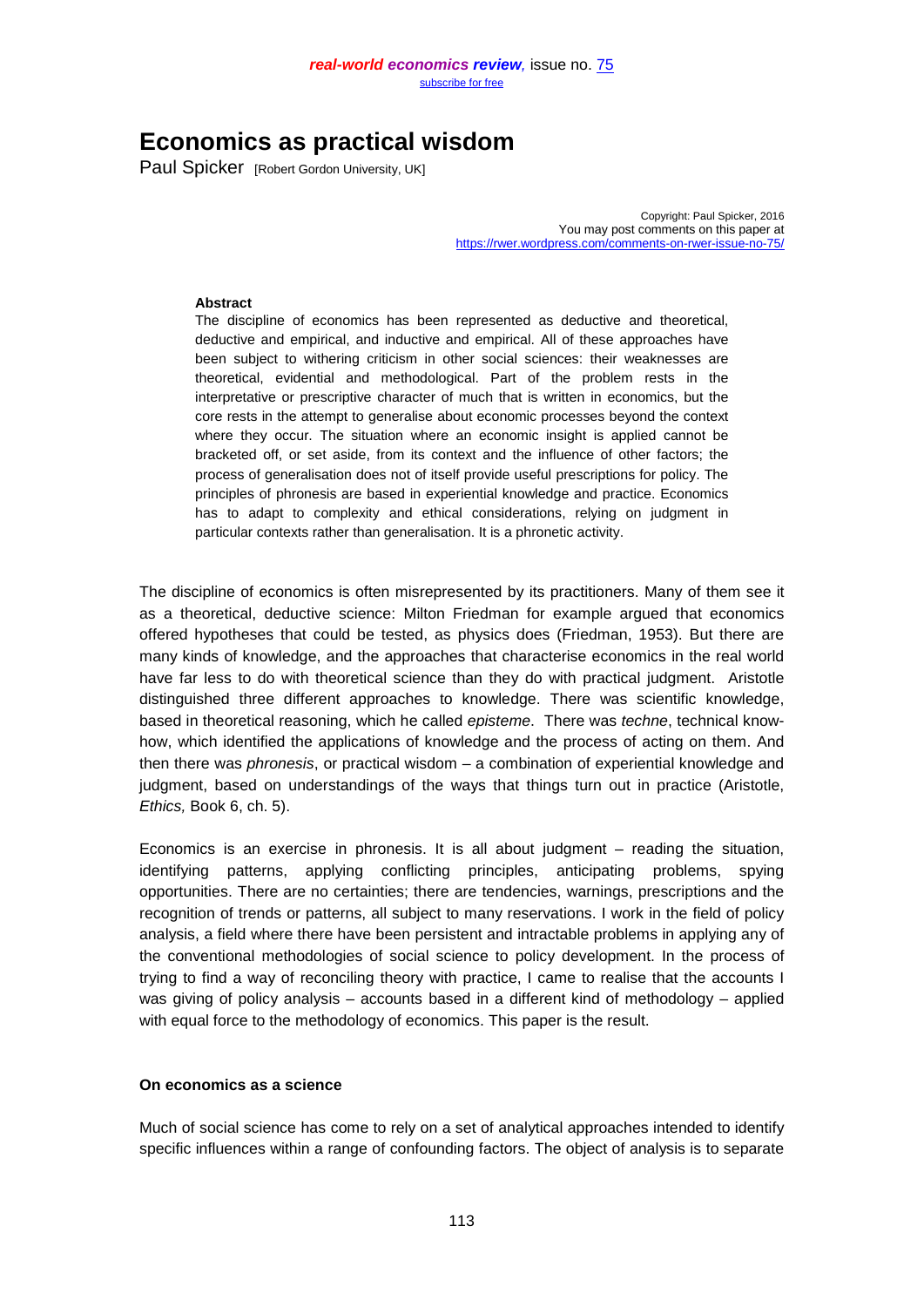the strands, to distinguish different influences, to attribute influence to particular variables. This has to be done in the face of multiple, competing influences.

As a discipline, economics goes about this in different ways. The traditional approach of classical economics is theoretical and deductive. Economic reasoning typically depends on theorisation about patterns of behaviour, subject to the assumption that 'other things are equal'. A range of models have been developed as a potential guide to analysis. Once the initial outline of a model has been determined, it is then possible successively to test the assumptions to see what the implications are of each further variable. This is the approach of much of what is done in microeconomic theory, including models of the actions of rational consumers or the behaviour of producers. Friedman argued that the test of theory was instrumental:

"Viewed as a body of substantive hypotheses, theory is to be judged by its predictive power for the class of phenomena which it is intended to 'explain'.... To be important... a hypothesis must be descriptively false in its assumptions... the relevant question to ask about the 'assumptions' of a theory is not whether they are descriptively 'realistic', for they never are, but whether they are sufficiently good approximations for the purpose in hand" (Friedman, 1953, pp. 8, 14).

A second approach is empirical and deductive. Hausman refers to it as 'positivist' or 'Popperian' (Hausman, 1989); there are differences between those categories, but they share roots in empiricism rather than a primary dependence on theoretical reasoning. Explanations for behaviour are progressively refined through a process of conjecture and empirical refutation. This is the route that has been followed in the new 'behavioural economics', a fusion of psychology and economics. Psychology uses empirical situations, often controlled through experimental formats, to define and test the influence of specific constructs on behaviour. So, for example, the behaviour of a consumer faced with choices of what to purchase can be empirically constructed and examined (e.g. Sippel, 1997; Ariely, 2008). The shift to behavioural economics is viewed by many as a release from the limitations of traditional theorisation – and possibly exoneration from the charge that economic theory is too remote from empirical evidence to be scientific. (Syll is sceptical that there has been genuine movement. Many of the experimental conditions are still remote from real situations: Syll, 2016, pp. 148-152.)

The third approach is empirical and inductive. Econometrics typically proceeds by modelling the behaviour of an economy. This can be done through a deductive method, but more typically modelling is done by identifying patterns and trends inductively – using the data to construct descriptive equations. The process is designed to consider both the contribution of specific variables and their interactions.

Those who want economics to be more like the natural sciences sometimes argue that the weakness of economics rests in its over-reliance on theoretical deduction, and an insufficient emphasis on the empirical elements (Joffe, 2011). Criticisms of the methodology of economics have tended to focus on the limitations of economic models (e.g. Marques, 2015), the extent to which theoretical models can be used to explain empirical phenomena (Syll, 2016) , or the need to strengthen the subject's empirical basis (Blaug, 1992). In other fields of social science, however - including sociology, political science and social policy - the basic principles behind all of these approaches have been challenged (Flyvbjerg, 2001; Laitin,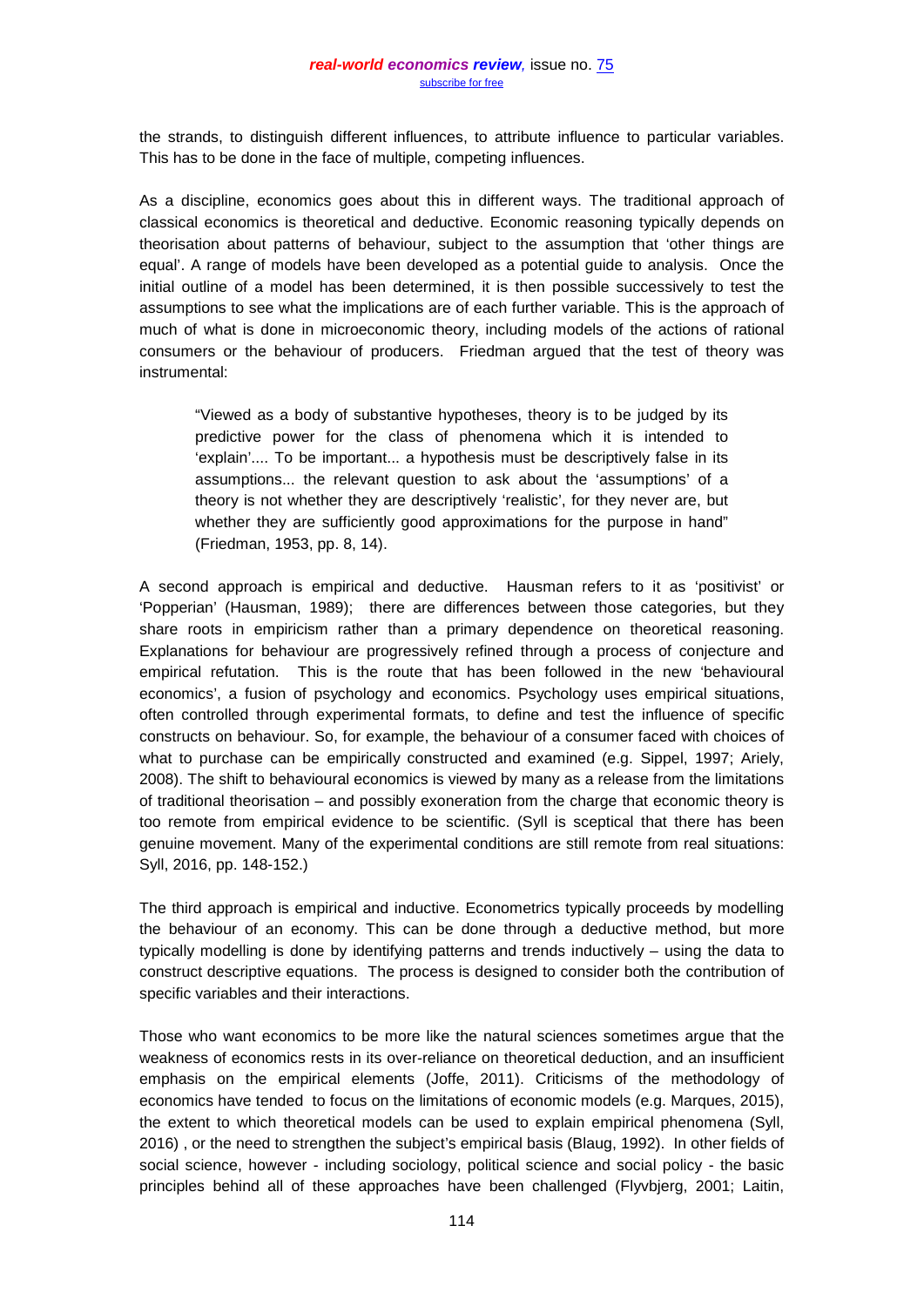2003; Schram, 2003; Spicker, 2011). It is open to question whether social science can ever legitimately be based on idealised, causal or generative explanations. The influence of individual variables cannot confidently be isolated from the context in which the variables operate. Even if the limitations are overcome, it is not clear that it is possible to develop prescriptions for policy on this basis.

#### *Episteme***: economics as scientific knowledge**

Most discussions of economic methodology focus on economics as scientific knowledge. *Episteme* was concerned, for Aristotle, with universals – general principles that could be discerned and understood. For some this might be taken to refer to certain knowledge, but certainty is not something that is fully compatible with empirical science, natural or social. It mainly relates, rather, to theoretical knowledge. While there are many competing views of science – for example, objectivist, positivist, instrumentalist, falsificationist, Kuhnian and realist (Chalmers, 1999) – most contemporary accounts of scientific reasoning share a basic appreciation that there needs to be some relationship between theoretical understandings and empirical evidence. Theory shapes the identification of evidence, and evidence shapes the development of theory.

Generalisation about empirical evidence is mainly based on the idea that what is true in one set of circumstances will also be true in similar circumstances elsewhere. That sounds, on the face of the matter, like the principle of 'induction', the assumption that things that happen together will happen together again. The presumption behind generalised empirical propositions of this type is not just that things happen together; it is that the observations stand in some kind of structural relationship to each other. That may be true because of the character of the relationship: if  $Y = C + I$ , I goes up and Y is constant, then C must go down (or there is something wrong with the equation). More typically, it is because there is a generative or causal relationship. Possibly this means that one factor causes another: excess supply leads to reduction in planned investment, a reduction in planned investment leads to lower aggregate activity. Possibly it means that the two factors are associated because of a common underlying cause, or set of causes: youth unemployment generally goes up at the same time as adult unemployment, because both reflect the demand for labour overall. Induction rests, then, on the same principles as deductive science. Induction and deduction share a sense that causal or generative processes make outcomes predictable, and that if we know the cause, the effect will follow unless there is a good reason to the contrary.

Conventional economic analysis invites economists to begin by setting the context aside, to proceed on the basis that certain principles can be applied as if "others things are equal". Economists may learn, for example, that

- people respond to incentives and disincentives
- beyond an optimum point, a firm's average total costs will increase with scale
- the demand for money increases when interest rates fall
- inflation increases when the money supply increases.

Although the format of these statements is similar, there are important distinctions between them. The first statement, on incentives and disincentives, is naked theory. It can be read as a tautology (incentives and disincentives are what people respond to), as a hypothesis, or as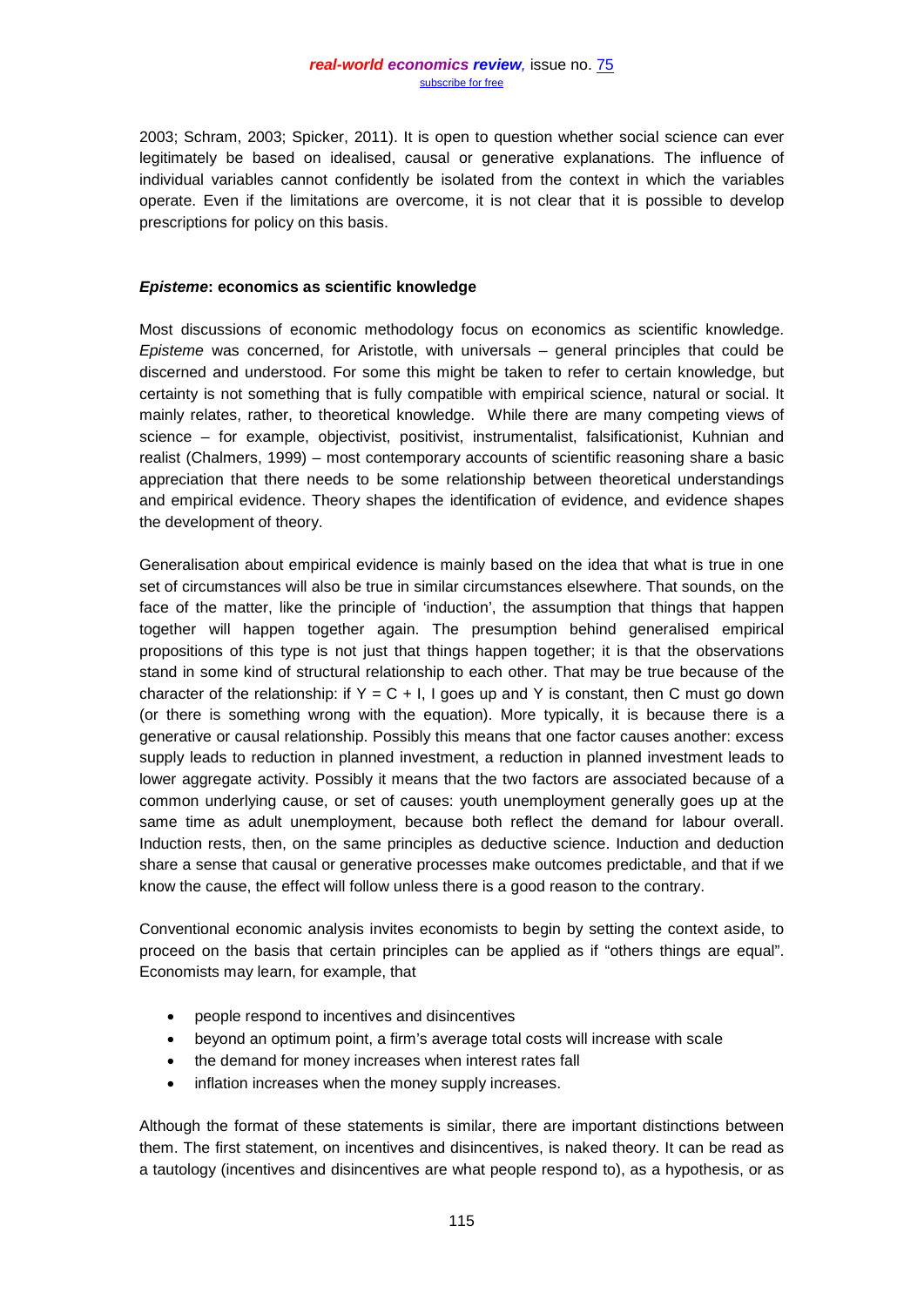an observation. However, taken as it stands, the claim, that people respond to incentives when other things are equal, is incomplete, which means that it cannot be directly applied. An incentive is (by definition) not just an inducement: it is an inducement that affects motivation and behaviour by offering a prospective gain. It makes no sense to say that people will respond to an inducement if there is no consideration of the attendant costs. Unemployment benefits are not an 'incentive' to become unemployed, any more than a longer prison sentence at the state's expense is an 'incentive' to crime or a death grant is an 'incentive' to become dead. That's not a fundamental criticism of economic principles. A generalisation about economic choice which disregards whether choices are eligible is not good theory.

The second statement is part of a standard model of production. It points to some useful observations: that firms have to choose how much to produce, that there may be limits to capacity and diminishing returns to scale, and that productive efficiency is not equivalent to maximisation of productive effort. However, it has been trenchantly criticised. Joffe argues that it is false for much of the time; it applies only to a minority of firms in practice.

"In industry, costs are usually stable or fall with scale, rather than rising. Empirical research, based on taking a sample of firms and asking the appropriate person within each of them about their perceived cost structure, indicates that it applies to rather a small proportion, variously estimated at between 5 and 11 percent ... firms do not recognise it as a description of what they do" (Joffe, 2011, p. 8).

The third statement, that the demand for money increases when interest rates fall, is a straightforward extension of the standard theory that demand responds to price, but it is not a theoretical statement: it is an attempt to describe what happens in the economy. The generalisation is certainly defensible in the abstract, but there are many circumstances where it would be wrong; and while there may be people who will agree with the statement in the round, it is not really sensible to accept it as it stands. There is the problem of definition: what is 'the' interest rate, what is the demand for money? Then, possibly more obvious, there is a problem with the assumption that other aspects of the economy can be bracketed off, so that (for example) the value of money, the state of production or the level of savings and investment are all irrelevant to the dynamic. And it is also important to consider the relationship between interest rates and policy – falling interest rates may be a consequence of falling demand.

The fourth statement, that inflation increases when the money supply increases, has all of these defects and more. It is incomplete: if inflation is 'too much money chasing too few goods', it is not enough to consider the money supply, because it also matters what is happening with production. The terminology is questionable. It is not possible to interpret the proposition in isolation from other factors; policy cannot be ignored. Beyond this, however, the statement has one further characteristic that sets it apart. The writers who adhere to this statement most strongly see the money supply as fundamental to the explanation of inflation (and are likely, as a result, to reject the reservations I have just made). This is not just about analysis; it is the underpinning of a system of values, a matter of ideology and of belief.

There are clearly problems in representing these statements as scientific generalisations. The problems include lack of clarity, the over-statement of certain positions and the intrusion of ideological beliefs. More fundamentally, however, there are weaknesses in the very idea that such generalisations can be made validly and consistently with the empirical evidence. The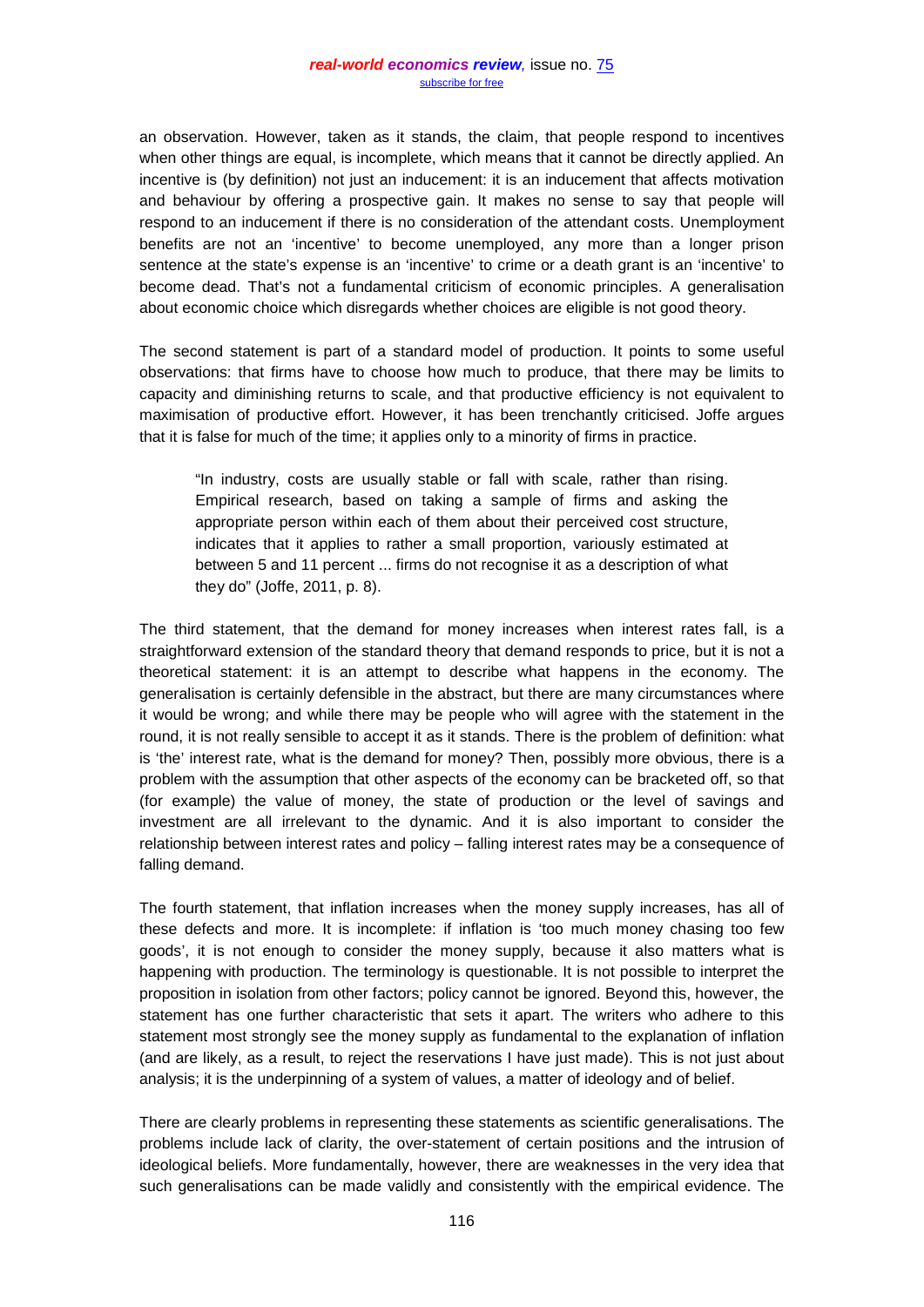first weakness is *theoretical,* reflecting the difficulty of attributing rationales to observations about association. Philosophers have been suspicious of arguments based on causation for a long time; Hume argued that as relationships of cause and effect could only be identified empirically, it could never be possible to prove anything more than a prior association (Hume, Book 1, III, chs 14-15). Sociology has tended to avoid this kind of generalisation since its phenomenological turn, some fifty years ago. The difficulty here is partly that links can be broken, but more fundamentally the associations that people believe must hold – such as, in the past, the classical assumption that frugality was the route to economic stability, Ricardo's 'iron law' that wages must always tend to subsistence levels, or the assertion that unemployment and inflation are inversely related – are conditional and contingent. Whether it happens because the theory is misconceived, or because the relationships are dependent on context, the associations that people identify may prove to be the wrong ones.

Another set of problems is *evidential:* it is difficult to know what constitutes evidence for a generalised proposition, let alone to provide evidence that is conclusive. This reflects the difficulty of describing variables and their associations appropriately. Many of the key variables in economics – growth, demand, unemployment or investment – are constructs based in aggregates, which disguise a heaving mass of contrary trends. ("There is no such thing", Hayek once wrote to Friedman, "as *the* quantity of money": cited Green, 1987, p. 148.) Associations, in a complex, often chaotic environment, come and go. Wherever there are multiple variables, there is always a possibility of spurious association; the tests we use are based on probability, and wherever there are large numbers of variables, there is the possibility that some may be correlated meaninglessly. False positives and false negatives are built into the statistical processes (see Ioannidis, 2005).

A third set of problems is *methodological.* What happens in principle when a variable is identified is that its effect is gauged against the influence of other variables. This can be done, for example, by distinguishing a control group – examining the circumstances when one group is subject to the variable and another is not. Many statistical procedures exist to replicate this effect. The central principle is that the influence of an independent variable can be bracketed off from other dependent variables, so that its effect can be considered in isolation. This situation is trenchantly criticised by Pawson and Tilley in their book, *Realistic Evaluation.* Pawson and Tilley are criminologists; their task was to identify the impact of certain interventions on crime. They had been using control trials to determine which methods were effective, but were tending to find that as the measures were rolled out more generally, their effectiveness seemed to diminish. The problem, they conclude, lies in the method itself. The purpose of analysis was to determine what the influence was of a particular effect when it was considered independently of its social context, and that was the opposite of what they really wanted to know. "Our argument", they write, "is that precisely what needs to be understood is what it is about given communities that will facilitate the effectiveness of a program! And that is precisely what is written out" (Pawson, Tilley, 1997, p. 52). The four statements considered in this section share the same flaw: all four are over-generalized. They lose their meaning when viewed in isolation.

Here is an example of an argument where the instrumental application of theory has been taken for granted. Rent controls are often held up as an example of the way that supply depends on prices; rent controls are supposed to limit the supply of rented housing by restricting the price (e.g. Minford, Peel and Ashton, 1987; Albon and Stafford, 1987; Krugman, 2000). This is not what happens. Rent control is most practised in Northern European countries with extensive rented sectors; controls are less stringent in countries with smaller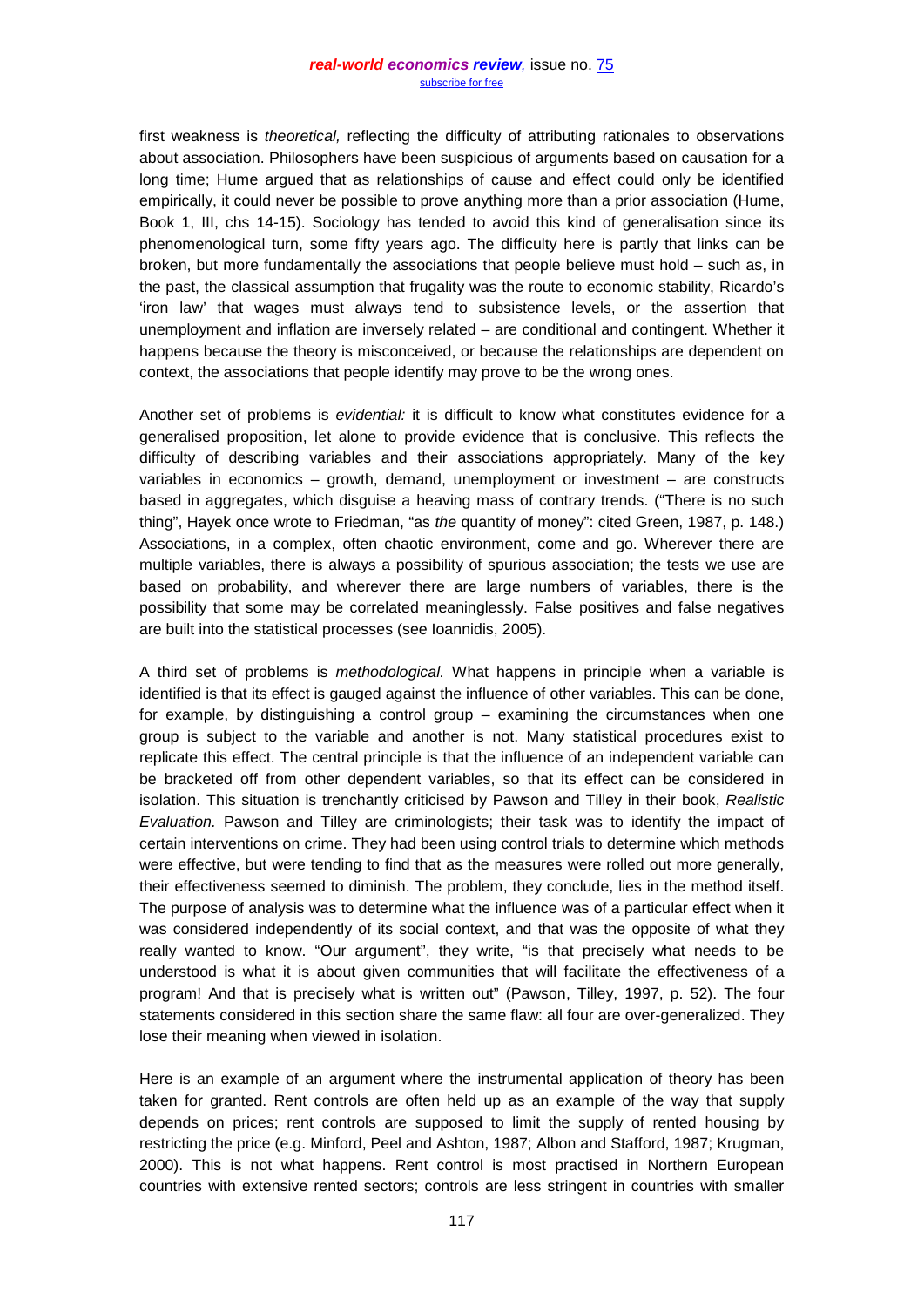rented sectors, including the US and UK. The supply of rented housing has generally tended to be greater where rent controls are in force (Arnott, 1995). Anyone who wants to hold to the standard model needs then to qualify their argument to take account of the inconsistencies. The sources I have cited do the opposite, and simply fail to address the inconvenient contrary evidence.

Part of the explanation rests in the incompleteness of the theory. The income from rented housing does not consist solely of income from the rent paid by tenants. It also depends on the capital value of the rented housing, partly because historically capital accumulation has been a major part of returns to capital investment, and partly because it is the relationship of the rent to the capital value which determines the rate of return. Landlords do, in most economies, have other places to put their capital. So rent is not decisive, or even what matters most. The other part of the explanation, however, relates to the context where the principles are applied. The capital value of residential property in Britain has been overwhelmingly determined by its value to owner-occupiers. That has been true since the 1920s. Rental housing declined in the UK because the demand was diverted to alternatives. By the 1920s, owner-occupation was both more secure and cheaper for those on higher incomes. The construction of two million council houses between the wars removed much of the market for working-class housing; urban renewal from 1930 onwards demolished older private rented housing (see e.g. Homans, 1987); low returns led to limited investment and reduced maintenance. By the 1950s, the private rented sector was in steep decline, with a dilapidated stock and limited market. The landlords' best option at that stage was to realise the capital value. The effect of removing controls in 1957 was consequently not to revitalise the sector, as the government imagined it would, but to hasten landlords' exit from it (see Lansley, 1979; Cmnd 1246, 1960). Controls had to be reintroduced seven years later to stem the abuses which followed. A later abolition of most rent controls in 1988 had no immediate effect on supply (DCLG, 2016). Subsequent increases in the rental stock, especially since 2007, largely reflect changes in the rates of return, though there are other complexities in the market relating to the benefits system, the transfer of public housing stock between sectors and the treatment of rent and capital gains for the purposes of taxation.

Now, it could be argued that this is still an example of deductive reasoning, and the main problem it shows is that economists are not very good at revising expectations which are incompatible with the evidence. I think the flaw runs deeper than that. Modern economies rely on a complex, interrelated tissue of relationships; they are poorly described in terms of isolated trends divorced from other influences. The example illustrates the general point that the situation where a theory is applied cannot be bracketed off, or set aside, from its context*.*  The methodology is not capable of handling the demands that are being made of it.

## *Techne***: Economics as applied science**

*Techne* is the application of skill or craft. Knowledge or episteme can be used to explain phenomena; *techne* is about how things are done. The practical application of knowledge is based, in the Aristotelian model, on universality (or generalisability) of experience; on its teachability; on its precision, or specificity; and a concern with explanation (Nussbaum, 2001, pp. 161-2). Colander appeals to the metaphor of engineering: he sees the task of an engineer in terms of problem-solving, applying general theoretical insights to practical issues. Economics needs a similar focus on the real world (Colander, 2013, p. 58). The profession of economics, Sachs suggests, is 'clinical': it is there to cope with practical problems (Sachs,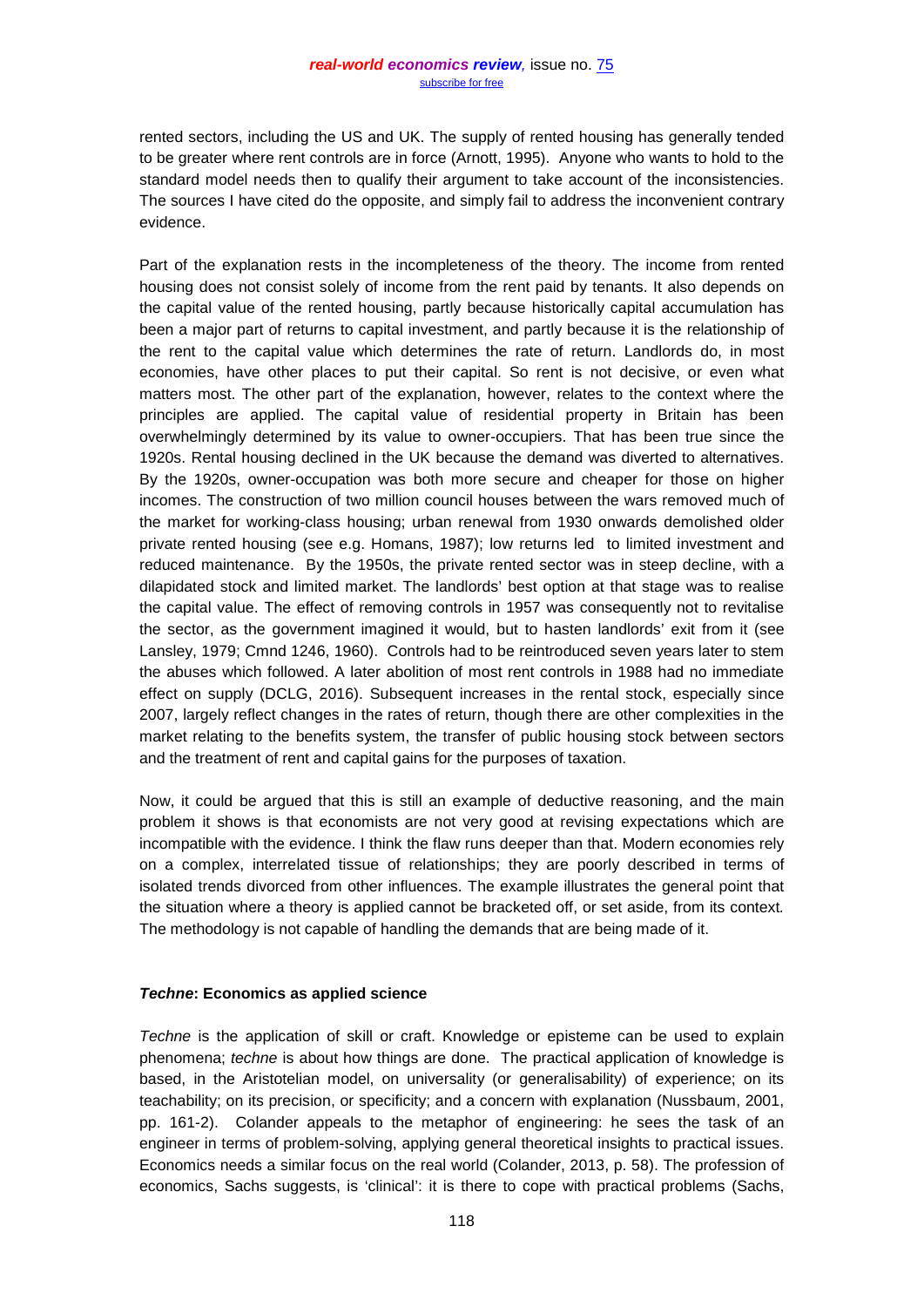2005). Both those comparisons represent economics as generalisable, analytically specific and able to guide action in practice. Nussbaum writes:

"A person who says... that practical reasoning should become a *techne* is likely, then, to be demanding a systemization and unification of practice that will yield accounts and some sort of orderly grasp; he will want principles that can be taught and explanations of how desired results are produced. He will want to eliminate some of the chanciness from human social life" (Nussbaum, 2001, pp. 162-3).

Some economists want more than that: they are trying to use economic theory to build a blueprint for policy. The 'Washington Consensus' refers to an economic orthodoxy – ten central economic propositions about policy that were shared by most serious economists working with developing economies. The consensus was based on:

- fiscal discipline
- reordering public spending priorities
- tax reform
- liberalising interest rates
- competitive exchange rates
- liberalising trade
- liberalising foreign direct investment
- privatisation
- deregulation, and
- the establishment of property rights (Williamson, 2000).

None of these policies, singly or together, gives any guarantee of economic development. We can be reasonably sure of that, despite the apparent agreement to the contrary, because we know that structural adjustment introduced on these principles failed to deliver. Of 29 countries which underwent structural adjustment in sub-Saharan Africa, six were judged by the World Bank evaluators to experience an 'improvement' in policies – not in outcomes – nine a small improvement, and eleven were worse than when they started (World Bank, 1994, p. 3). It may be argued, of course, that none of these countries succeeded in implementing the policies that the orthodoxy recommended – that has been the defence of ideologues through the ages – but what use is a policy that no-one is capable of implementing? After structural adjustment fell from favour, the international organisations started to develop a different approach to policy – policies based on dialogue, deliberation, partnership and selfdirection. Those policies have been remarkable in their effects, in terms of growth, improvements in welfare and legitimacy (Radelet, 2010).

This is not so much a failure of economic methodology as a reflection of its application to a task it was never designed to do. The methodologies I have been considering principally work by theorising, analysis and modelling, so that we can explain or at least model the influence of different elements and show the direction and magnitude of different influences and effects. Friedman writes:

"Any policy conclusion necessarily rests on a prediction about the consequences of doing one thing rather than another, a prediction that must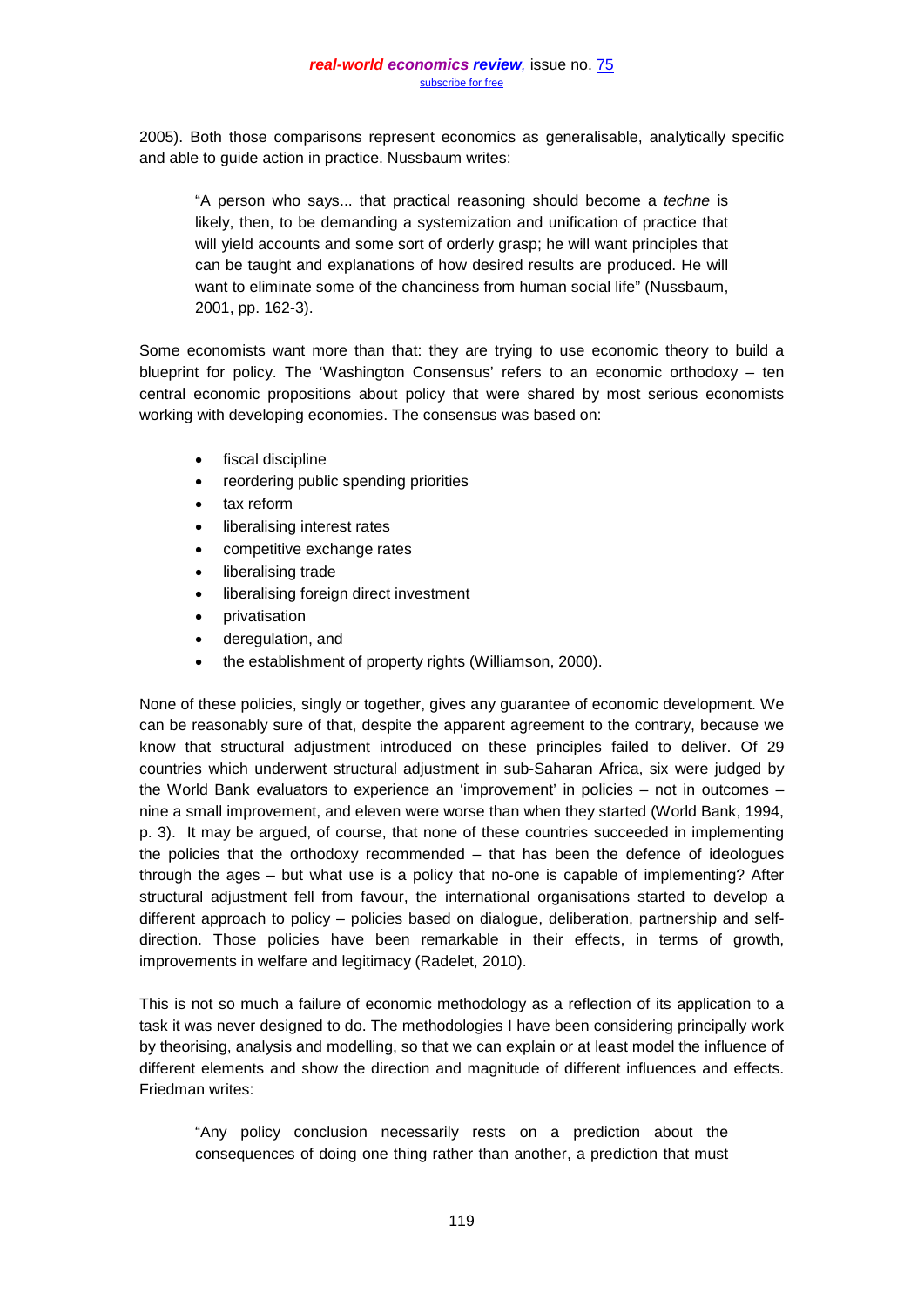be based – implicitly or explicitly – on positive economics" (Friedman, 1953, p. 5).

Policy might depend on prediction, but it does not need to: it might depend on values, on incremental change, on accepted patterns of behaviour, even on 'muddling through' (Lindblom, 1973). Many people seem to think that once we know the way into a problem, we will better be able to find the way out of it. This is an obvious fallacy: if we fall down a mine shaft, what we understand about the principles of gravity is going to do very little to get us out. We may know, or think we know, that profligate public spending can lead to inflation; it does not follow that retrenchment will reduce it. We may think that increasing the price of labour reduces employment (that is very disputable, because participation in the labour market tends to rise with median income), but it does not follow that reducing wages increases employment. We may think we know that growth can be depressed by restrictions on private sector development; it does not follow that deregulation will produce growth. If this limits the application of economic insights, that is because those insights are much more concerned with explanation after the event than they are with prediction or policy. A plausible analysis might help to avoid some further traps, but it is not a blueprint for action.

Although Friedman referred to economic theories as 'hypotheses', he sees them as tools, rather than hypotheses that are likely to be rejected when they do not apply (Friedman, 1953, pp. 14-5), and he did not draw any clear distinction between the 'hypotheses' of economic theory and prescriptions for policy (e.g. Friedman, 1962). Keynes wrote:

"Economics is a science of thinking in terms of models joined to the art of choosing models which are relevant to the contemporary world... Good economists are scarce because the gift for using 'vigilant observation' to choose good models, although it does not require a highly specialized intellectual technique, appears to be a very rare one" (Keynes, 1938).

This reflects the impossibility of dealing with the confounding factors and complexities. Sometimes economic models can be applied directly to empirical data. Sometimes they cannot. Unfortunately, economics as a discipline is not very good at telling us which is which.

## **Economics and phronesis**

Phronesis is often translated as 'practical wisdom'. Aristotle explained:

"It is not science, because conduct is variable, and it is not art, because doing and making are different in kind. Practical wisdom is a rational faculty exercised for the attainment of truth in things that are humanly good and bad" (Aristotle, *Ethics,* Book 6 ch 5, p. 177).

Aristotle favoured a process of reasoning, sometimes identified with the idea of a 'practical syllogism', where actions can be justified in practice through general propositions and a process of deliberation to explain how decisions are taken in specific situations and review. The philosophical literature on 'practical reasoning' goes beyond this, straddling issues in the philosophy of mind, ethics and rational choice theory (Raz, 1978; Millgram, 2001). Phronesis is only part of this constellation; understanding the whole process of rational deliberation calls for consideration of all the elements of knowledge and their relationship to each other.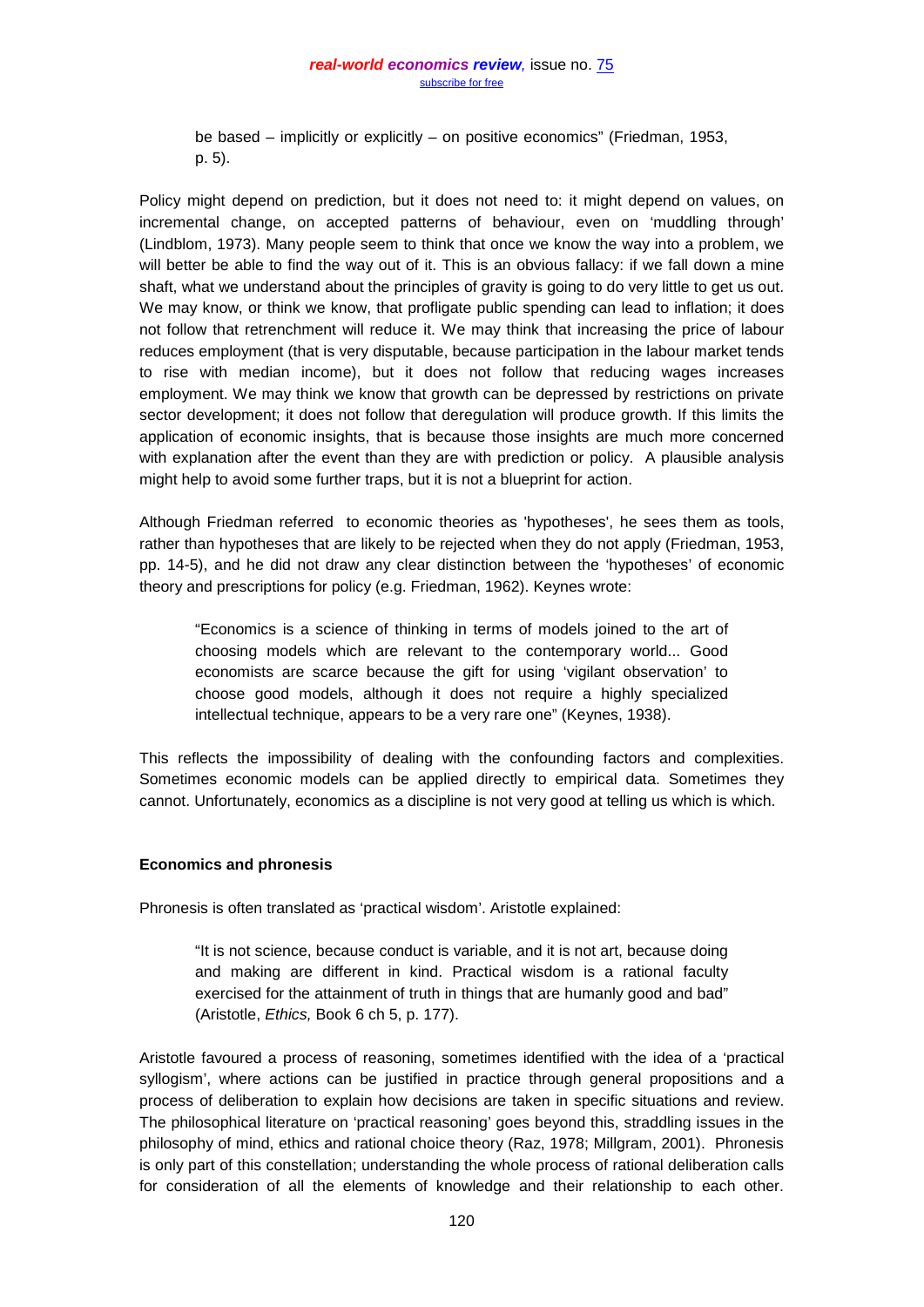Practical wisdom calls for the translation of principles to particular circumstances, but putting it that way has it the wrong way about; phronesis begins by considering the particular circumstances, and goes from there to identify what kind of response is appropriate to those circumstances.

Noel identifies three discrete, and sometimes competing, accounts of phronesis: rationalist, moral and situational (Noel, 1999). The first of these categories may be surprising to those who think – despite Aristotle's explicit reference to a 'rational faculty' – that phronesis is always normative, or a departure from rational thinking. The rationalist view of phronesis looks for precepts – generalised guidance about the principles that apply, based on practical experience - and a deliberative process of application, so that an account can be given of the reasons for a decision in a particular situation. Phronesis is sometimes rendered in translation as 'prudence' (a term Nagel identifies with 'practical foresight': Nagel, 1978, p.159): prudential decisions extend consideration to the future, calling for anticipation, safeguarding and a degree of flexibility. This all seems to square with Keynes' view of economics. Keynes favoured the use of generalised models, but he was sceptical as to how generally they could be applied. He wrote that that "…the material to which (economics) is applied is, in too many respects, not homogeneous through time" (Keynes, 1938) – a phrase which suggests that empirical results in economics are contingent and not replicable.

The moral understanding of phronesis emphasises its normative character. The reference to what is 'good' or 'bad' can be read both as a normative statement and as a description of what happens. That parallels a long-standing debate in economics about positive and normative methodology (Weston, 1994). Economics, Keynes wrote, is essentially a moral science; the point has been taken up by Tony Atkinson (Atkinson, 2008). By some lights, phronesis is primarily moral; it is about what should be done (Rooney and McKenna, 2006). Aristotle did not intend the idea to be exclusively normative, however – he also emphasised the empirical and experiential aspects.

"Intelligence apprehends the truth of definitions which cannot be proved by argument, while phronesis involves knowledge of the ultimate particular thing, which cannot be attained by science but only by 'perception'" (Aristotle, Book 6 ch. 8, p 182).

The situational view of phronesis focuses on the particular nature of decisions. The kinds of question which phronesis attempts to answer, Flyvbjerg suggests, are "Where are we going?", "Is this desirable?" and "What should be done?" (Flyvbjerg, 2001, p. 60). Situational views base phronesis in terms of the context where the issues take place. The key question is not, "What should I do?", but "What should I do in this situation?" (Noel, 1999, p. 274). That comes fairly close to Colander's understanding of applied economics (Colander, 2013) – probably closer than his own analogy with engineering.

Phronesis has three key characteristics. First, it is always empirically based – it cannot be arrived at by a priori thinking, because that is knowledge of a different kind. Second, whereas episteme is universal, phronesis is particular – it is dependent on circumstances and context. Third, it is always equivocal, and it tends to be approximate; there are exceptions to nearly every generalisation.

Examples of statements that are phronetic, rather than epistemic or technical, might be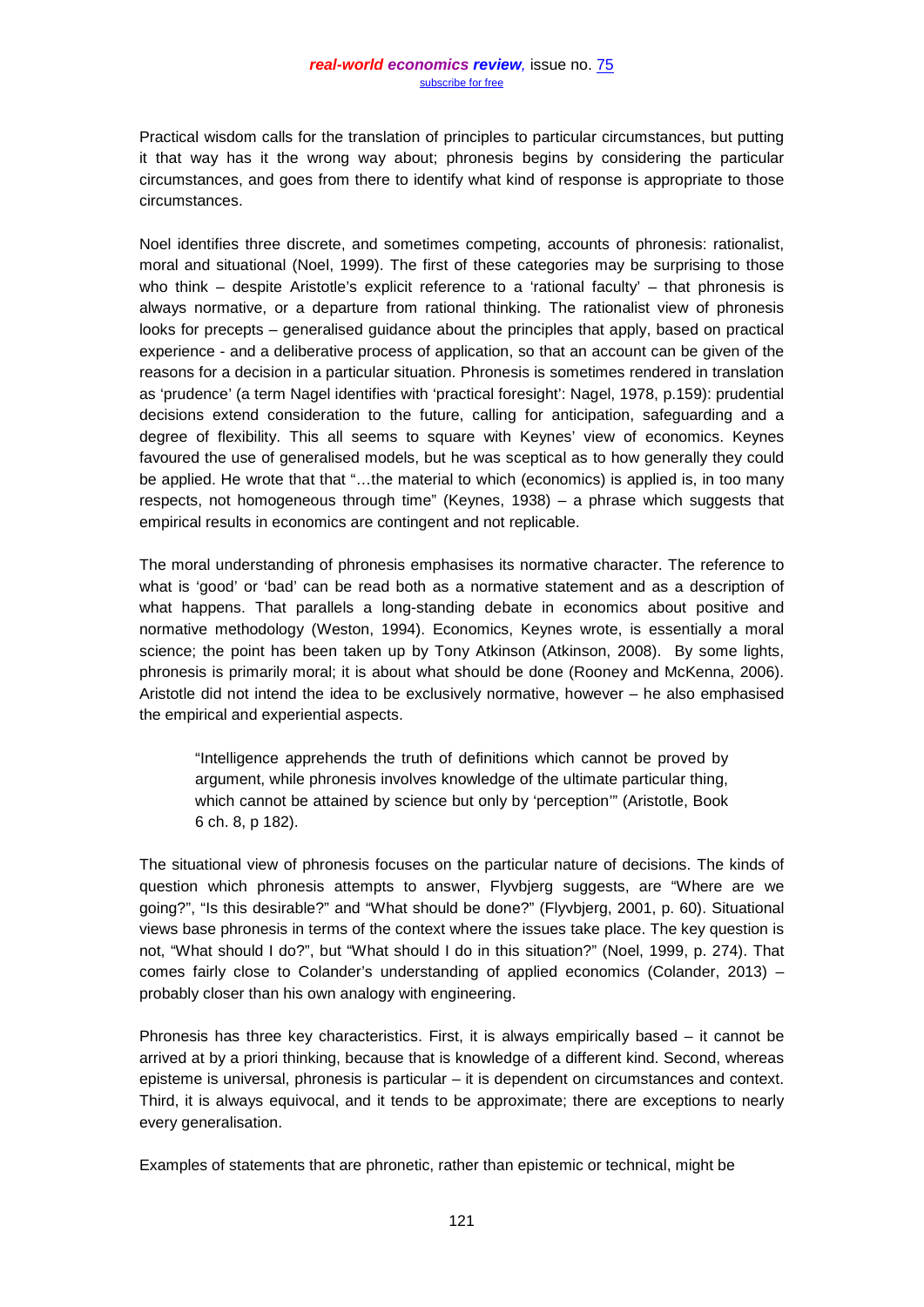- that demand tends to fall when prices increase
- that competition tends to promote diversity or
- that over time, people tend to demand more of a commodity than they did.

All of those statements have been presented at times as if they were the product of deductive scientific reasoning. They are not. None of the statements is universally true – there are many exceptions, even when other things are equal. None of them can validly be considered independently from the circumstances where it occurs. But they are all useful phronetic generalisations. They are derived from practical experience. They work much of the time. They are *more or less* true. And that – rather than any claim to deductive science - pretty much sums up the way that economics works in practice.

Friedman's instrumentalist argument depended on establishing 'hypotheses' that make for 'good approximations'. Many theoretical statements in economics are not approximations, and are not derived from practical experience. They are not 'hypotheses' at all, in the sense of being generalisations which are then to be subject to empirical test. Consider some commonplace propositions from the theoretical literature:

- rational individuals maximise their utility (Winch, 1971)
- self-interest means that co-operation must break down (Hardin, 1968)
- 'Consumers have unlimited wants. They would always prefer to consume more rather than less' (Anderton, 1997, p. 83).

These propositions fly in the face of practical experience. There is no evidence to show that people maximise anything; some cooperative arrangements have lasted for centuries; people's tastes change when their incomes change, and they don't just go for more, they go for something different. The statements are not 'more or less' true; they are not true at all. They are not even minimally plausible.

Why, then, do people accept them? There may well be some economists who don't care whether economics is true or not, so long as it is internally consistent (e.g. von Mises, cited in Blaug, 1992, p. 80) but I venture to suggest that this is not the general view. These propositions continue to exercise their sway because each of them stands for something different from what it might appear to say. The first proposition disguises a prescription. People may not be rational, and they may not maximise their utility, but if they wanted to achieve aims more effectively, an analysis based on maximisation would give them some guidance. The second one carries a warning. People are not exclusively self-interested, but if they are to cooperate, the analysis tells us that some provision needs to be made to restrain self-interest and free riding (Olson, 1971).

The third proposition, the principle of non-satiation, is the most interesting, because it is predictive, not simply prescriptive – and there is a family resemblance to one of the examples I gave of a phronetic generalisation, that consumption tends to increase over time. People do not have unlimited wants – the very idea that they do is absurd. Many commodities come at a cost, and having too much of something can be a curse – such as too much hospital care (a big problem for older people). Some economists try to exclude the possibility of overconsumption by referring to 'local nonsatiation', which is a marginal concept – non-satiation within the immediate confines of a situation – but that does not work either; even within the restricted scope of a laboratory experiment, people do not consume without limit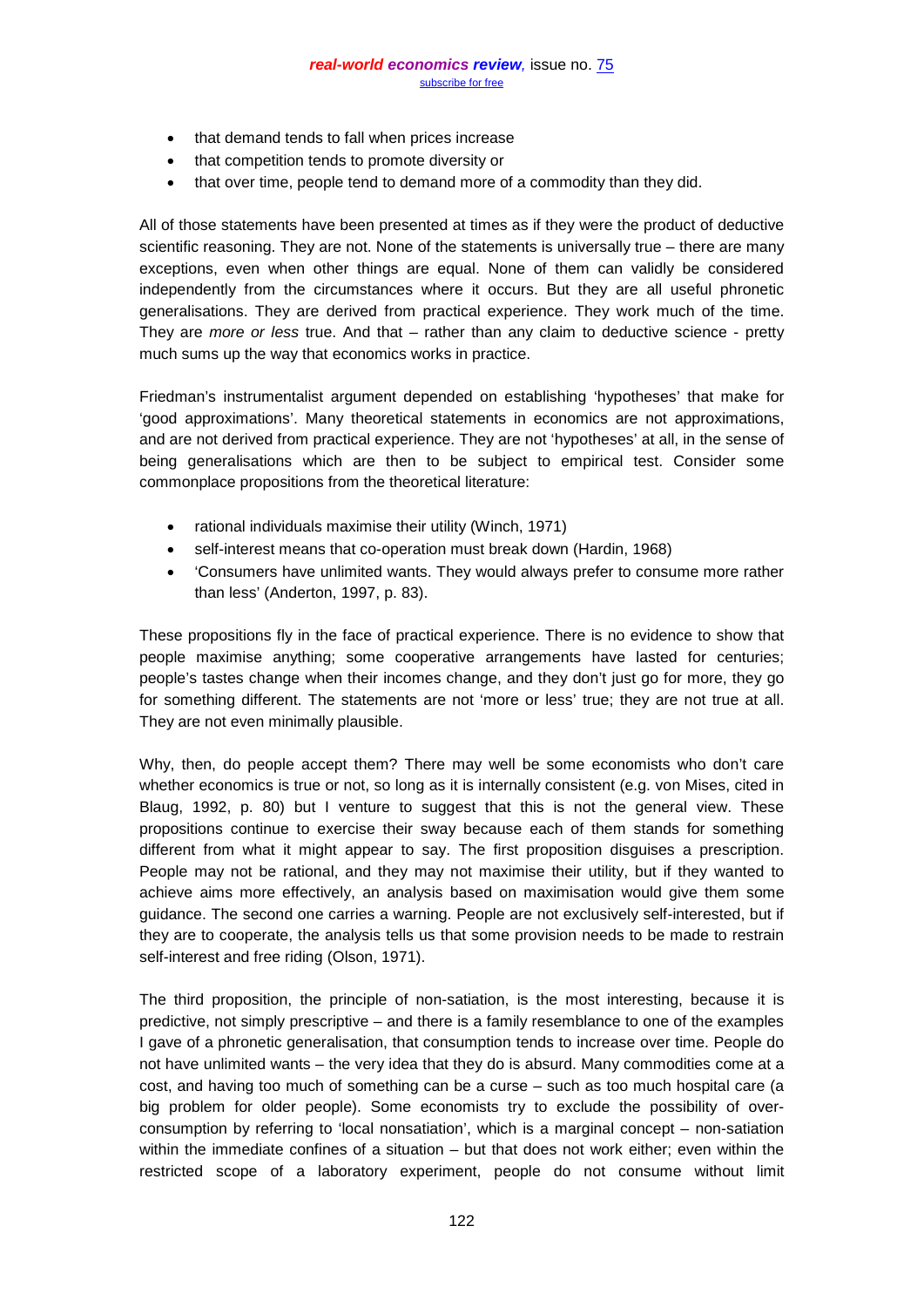(MacCrimmon and Toda, 1969). The value of analyses based on nonsatiation is partly that it can be used to think about behaviour in the immediate context where demand is not satisfied, and partly that it can be applied to other conditions in the longer term (though that is more debatable, because changes in long-term preferences suggest a shift in the function rather than an extension of it). It is probably true, as a matter of observation, that people often do tend to demand more of a commodity than they did, subject to substitutes and relative costs; over time, the demand for health care for older people has progressively increased, even if the care is no longer done in long-stay hospitals. Viewed in context, nonsatiation becomes an interpretative principle, rather than a universal truth.

I have given six examples of generalised propositions in this section. Taking them together, it is difficult to argue that they are hypothetical, that they are derived from theory rather than assumption, that the line of reasoning they follow is deductive, or that they can usefully be tested against 'the facts'. That is not what they are there for. The approaches they embody – observation, prescription, warning and interpretation – are characteristic of phronesis rather than theoretical science or technical knowledge.

Economic reasoning depends heavily on generalisations that are necessarily contingent and provisional. Supply may tend to increase when prices go up – but there are so many other factors in a supply function that it is not possible to assume that higher prices alone will have that effect. The division of labour increases the potential consumption - but the impact of specialisation may reduce the capacity to consume. Inflation happens when too much money chases too few goods – but inflation can also affect the supply of goods. There is hardly a proposition in the field that can be applied in practice without reservation. That does not make such statements wrong, or useless, but it does change their status. Economic theory is not, and cannot pretend to be, a description of how people will act. It might be seen as an attempt to construct a narrative, or to describe patterns, which may or may not give some insight into the interpretation of complex social situations (cf Blaug, 1992). Whether the pattern offers such an insight depends on the situation it is applied to. That is the application of *phronesis*, not of *episteme* or *techne*. Economics is a phronetic activity.

There are good reasons to be sceptical about many of the methods used in theoretical economics, but it does not follow that economists need to abandon them. The purpose of this paper, rather, is to encourage economists, regardless of their political perspective or theoretical orientation, to recognise what they are actually doing, and to invite a reconsideration of how economics ought to present itself. Economics is not based on deduction. It does not proceed by empirical examination of hypotheses. Nor does it proceed by inductive generalisation of empirical findings. Economic analysis is phronetic by reason, by temperament and by practice. It has to cope with complexity, context, with ethical imperatives. It is notoriously true that economists don't agree in their analyses or predictions. Nor should they. There is nothing wrong, and much right, with a statement that says "…this is a possible outcome, and this is what experience suggests, but there are contradictory pressures, and it might not work out like that when we try it the next time." That is not talking like a theoretical economist, but maybe it should be.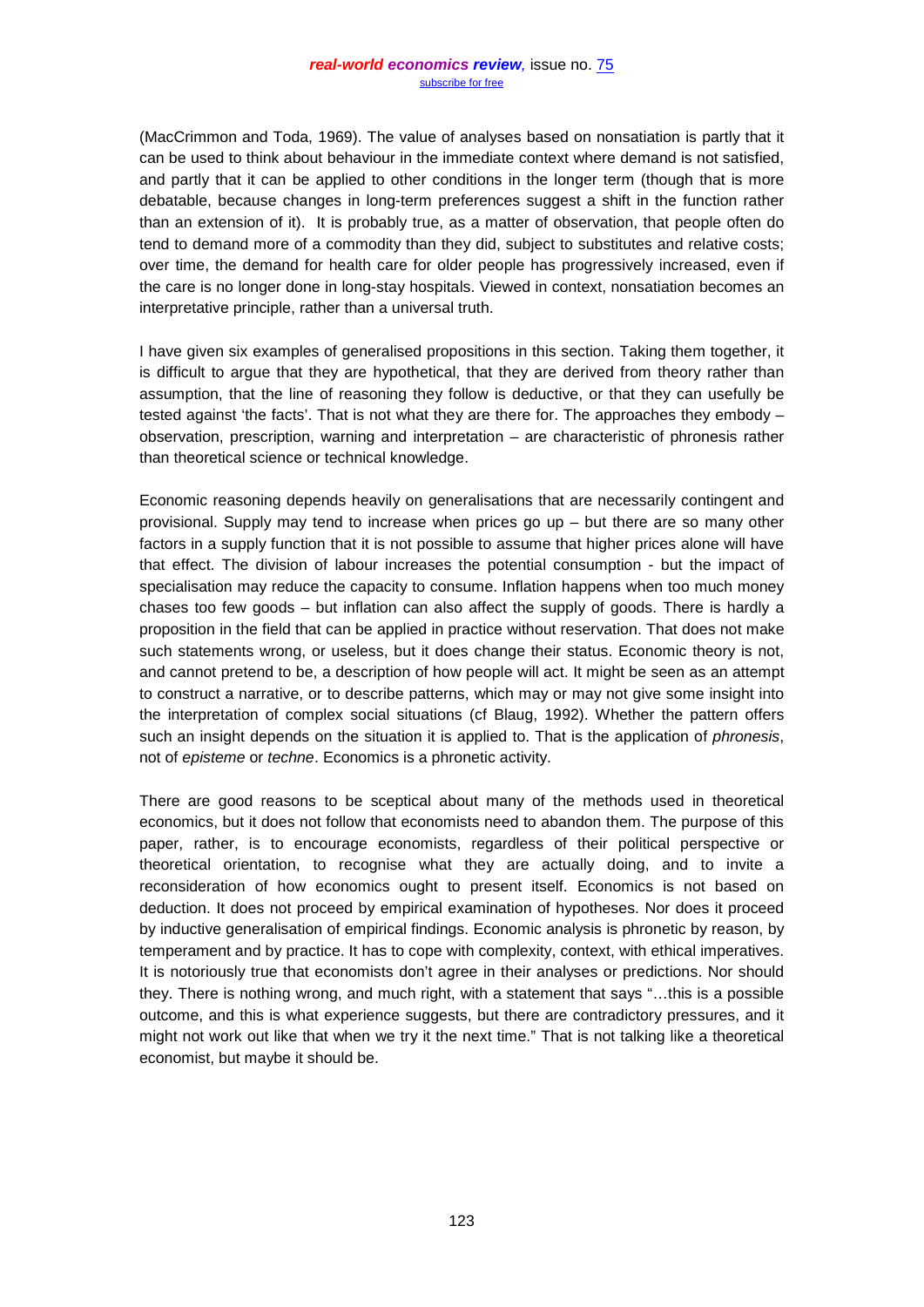#### **References**

R Albon and D .Stafford, 1987, Rent control, Beckenham: Croom Helm.

A. Anderton, 1997, Economics, Ormskirk: Causeway Press.

D. Ariely, 2008, *Predictably irrational*, New York: Harper Collins.

Aristotle, 1953, *Ethics* (J. Thomson, ed.) Harmondsworth: Penguin.

R. Arnott, 1995, "Time for revisionism on rent control?", *Journal of Economic Perspectives* 9(1) 99-120.

A. B. Atkinson, 2008, *Economics as a moral science*, York: Joseph Rowntree Foundation.

M. Blaug, 1992, *The methodology of economics*, Cambridge: Cambridge University Press.

A. Chalmers, 1999, *What is this thing called science?*, Buckingham: Open University Press.

Cmnd 1246, 1960, Rent Act 1957: Report, London: HMSO.

D. Colander, 2013, "The systemic failure of economic methodologists", *Journal of Economic Methodology* 20(1) 56-68.

DCLG: UK Department of Communities and Local Government, 2016, [http://www.communities.gov.uk/documents/housing/xls/table-102.xls,](http://www.communities.gov.uk/documents/housing/xls/table-102.xls) obtained 3.3.2016

B. Flyvbjerg, 2001, Making social science matter, Cambridge: Cambridge University Press

M. Friedman, 1953, *The Methodology of Positive Economics, on Essays In Positive Economics*, Chicago: University of Chicago Press.

M. Friedman, 1962, *Capitalism and freedom*, Chicago: University of Chicago Press.

D. Green, 1987, *The New Right*, Brighton: Wheatsheaf Books

G. Hardin, 1968, "The tragedy of the commons", in R. Kuenne (ed) *Readings in social welfare*, Oxford: Blackwell, 2000.

D. Hausman, 1989, "Economic methodology in a nutshell", *Journal of Economic Perspectives*, 3(2) 115- 127.

A. Holmans, 1987, *Housing Policy in Britain: a history*, Beckenham: Croom Helm.

D. Hume, 1739, *A treatise of Human Nature* (ed. L. Selby-Bigge), Oxford: Oxford University Press, 1888 edition.

J. Ioannidis, 2005, "Why most published research findings are false", *PLOS Medicine* 2(8) e124 doi:10.1371.

M. Joffe, 2011, "What would a scientific economics look like?", in Dawid A.P., Twining W.L.T. and Vasilaki M. (eds.), *Evidence, Inference and Enquiry*, 2011, Oxford University Press

J. M. Keynes, 1938, *J. M. Keynes to Harrod*, 4th July 1938, [http://economia.unipv.it/harrod/edition/editionstuff/rfh.346.htm obtained 21.3.16](http://economia.unipv.it/harrod/edition/editionstuff/rfh.346.htm%20obtained%2021.3.16)

P. Krugman, 2000, "Reckonings: a rent affair", *New York Times* 7<sup>th</sup> June, <http://www.nytimes.com/2000/06/07/opinion/reckonings-a-rent-affair.html>

D. Laitin, 2003, "The perestroika challenge to social science", *Politics and Society*, 31(1) pp. 163-184

S. Lansley, 1979, *Housing and public policy*, Beckenham: Croom Helm.

C. Lindblom, 1973, "The science of muddling through", in A. Faludi (ed) *A reader in planning theory*, Oxford: Pergamon.

K. MacCrimmon and M. Toda, 1969, "The experimental determination of indifference curves", *Review of Economic Studies* 36(4) 433-451.